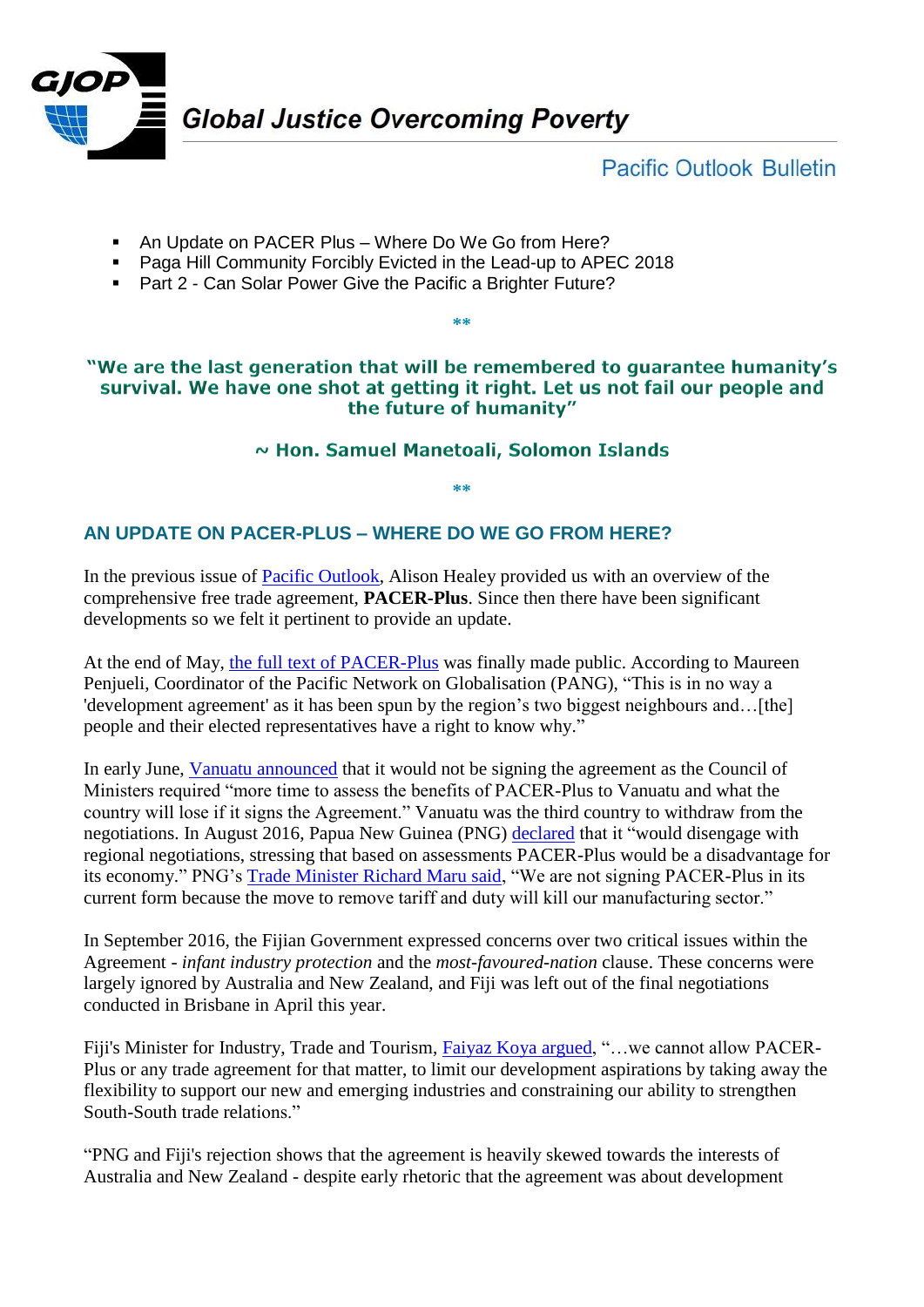needs", [declared Dr Patricia Ranald,](http://www.sbs.com.au/news/article/2017/04/20/fiji-and-png-opt-out-pacer-plus-trade-deal-reached) Convener of the Australian Fair Trade in Investment Network (AFTINET).

Despite significant concerns from non-government organisations and Pacific Island community members, the signing of the agreement went ahead on 14 June in Nukualofa, Tonga. Surprisingly, three nations – The Federated States of Micronesia, The Marshall Islands, and Palau – did not turn up for the signing as expected.



The Federated States of Micronesia and Palau [claim they could not attend due to logistical](http://www.talamua.com/samoa-signs-pacer-plus/)  [difficulties,](http://www.talamua.com/samoa-signs-pacer-plus/) while the Marshall Islands decided to continue their internal discussions before signing the agreement.

There were 10 signatories in total, including Australia, New Zealand, Cook Islands, Kiribati, Nauru, Niue, Solomon Islands, Tonga, Samoa and Tuvalu. PACER-Plus will enter into force after eight signatories have ratified the agreement. Without PNG, Fiji and Vanuatu, there is a significant power imbalance between the large nations of Australia and New Zealand and the Pacific Island nations. Four of the eight countries that have signed have a population of under 25,000 people.

## **How will this impact the region?**

Adam Wolfenden, Trade Justice Campaigner for PANG, [told Solomon Business Magazine](http://sbmonline.sb/index.php/2017/06/05/pacer-plus-trade-deal-big-risks-questionable-gains/) that PACER-Plus has the potential to "undermine the ability of the Solomon Islands government to ensure that it can regulate to ensure that their human, environmental, cultural and development rights are protected."

Sally McManus, Secretary of the Australian Council of Trade Unions (ACTU), [has expressed her](https://www.actu.org.au/actu-media/media-releases/2017/pacer-plus-agreement-fails-pacific-economies)  [deep concern.](https://www.actu.org.au/actu-media/media-releases/2017/pacer-plus-agreement-fails-pacific-economies) "The refusal of Vanuatu, Fiji and Papua New Guinea to attend the signing of the PACER-Plus trade deal shows that this agreement will disadvantage Pacific island economies and leave them exposed to exploitation."

"The kind of power imbalance between local workers and multi-national corporations which Australian unions are trying to rectify in Australia," explains McManus, "is exactly what this agreement would thrust onto our neighbours and we cannot stand by and watch that happen."

New Zealand Prime Minister Bill English has made it clear that if PNG, Fiji and Vanuatu decide to sign the agreement down the track, [they can undertake accession talks with current parties to do so.](http://www.ictsd.org/bridges-news/bridges/news/pacer-plus-countries-prepare-for-trade-deal-ratification) But campaigners such as AFTINET's Dr Ranald urge caution – "We are concerned that the agreement could threaten livelihoods, local industries and jobs. The deal also reduces the right for governments to regulate in the public interest and this could impact on efforts to mitigate the impacts of climate change on vulnerable islands."

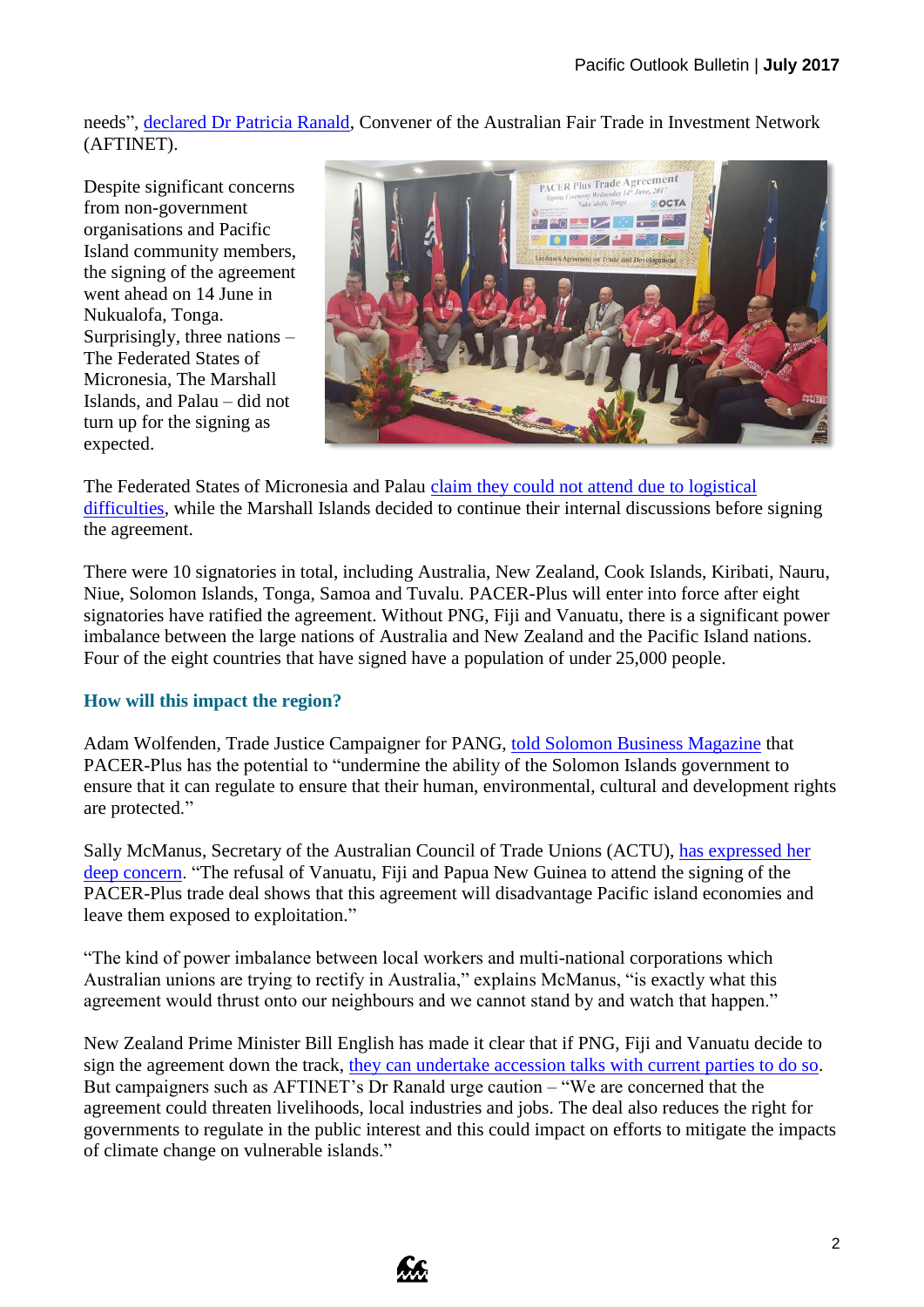For more information, [A People's Guide to PACER-Plus: Understanding what it is and what it](http://www.pang.org.fj/media/PANG%20Trade%20Documents/For%20Upload/17)  [means for the people of the Pacific Islands,](http://www.pang.org.fj/media/PANG%20Trade%20Documents/For%20Upload/17) by PANG is an excellent resource.

*Source: [Trade Guide Shines Light on Bad Deal,](http://www.pang.org.fj/media/PANG%20Trade%20Documents/For%20Upload/18) PANG, 28 April 2017 | [PACER-Plus Agreement fails Pacific](https://www.actu.org.au/actu-media/media-releases/2017/pacer-plus-agreement-fails-pacific-economies)  [economies,](https://www.actu.org.au/actu-media/media-releases/2017/pacer-plus-agreement-fails-pacific-economies) Australian Council of Trade Unions, 14 June 2017 | [Vanuatu Will Not Sign PACER Plus,](http://dailypost.vu/news/vanuatu-will-not-sign-pacer-plus/article_06ad664c-870d-5ea8-b79f-ddbee0929c80.html) Jonas Cullwick, Vanuatu Daily Post, 9 June 2017 | [Can the MSG bloc walk out on the PACER-Plus trade deal?,](https://asiapacificreport.nz/2017/06/13/joey-tau-can-the-msg-bloc-walk-out-on-the-pacer-plus-trade-deal/) Joey Tau, Asia Pacific Report, 13 Junes [|Fiji and PNG opt out as PACER Plus trade deal reached,](http://www.sbs.com.au/news/article/2017/04/20/fiji-and-png-opt-out-pacer-plus-trade-deal-reached) SBS News, 20 April [|Samoa signs PACER-PLUS,](http://www.talamua.com/samoa-signs-pacer-plus/) Talamua Online News, June 2017 | [Koya: Fiji stands by decision, Monika Singh,](http://www.fijitimes.com/story.aspx?id=404835)  [The Fiji Times,](http://www.fijitimes.com/story.aspx?id=404835) 16 June 2017 | PACER-Plus Trade Deal – [Big Risks, Questionable Gains,](http://sbmonline.sb/index.php/2017/06/05/pacer-plus-trade-deal-big-risks-questionable-gains/) Robert Iroga, Solomon Business Magazine, 5 June 2017 |* [PACER Plus Countries Prepare for Trade Deal Ratification](http://www.ictsd.org/bridges-news/bridges/news/pacer-plus-countries-prepare-for-trade-deal-ratification)*, International Centre for Trade and Sustainable Development, 22 June 2017 |* [Press Release: Pacific trade deal weakened by](http://www.scoop.co.nz/stories/WO1706/S00020/pacific-trade-deal-weakened-by-fiji-png-vanuatu-withdrawl.htm)  [Fiji, PNG, Vanuatu withdrawal](http://www.scoop.co.nz/stories/WO1706/S00020/pacific-trade-deal-weakened-by-fiji-png-vanuatu-withdrawl.htm)*, AFTINET, 13 June 2017 | Image via [Talamua Online News](http://www.talamua.com/samoa-signs-pacer-plus/) | Edited by Kendall Benton-Collins.*

**\*\***

## **PAGA HILL COMMUNITY FORCIBLY EVICTED IN THE LEAD-UP TO APEC 2018**

The 2018 [Asia-Pacific Economic](https://www.apec.org/)  [Cooperation](https://www.apec.org/) (APEC) leaders' summit is due to take place in Port Moresby, Papua New Guinea, in November. The PNGbased APEC 2018 Coordination Authority produced a map of APEC precincts, which revealed that the APEC leaders meeting will be held at Paga Hill.

Paga Hill has long been the site of a shanty town and home to thousands of impoverished families. [After World War](http://www.smh.com.au/federal-politics/political-news/the-dame-the-filmmaker-the-property-developer-and-pngs-most-soughtafter-piece-of-land-20160401-gnwa4f)  [Two,](http://www.smh.com.au/federal-politics/political-news/the-dame-the-filmmaker-the-property-developer-and-pngs-most-soughtafter-piece-of-land-20160401-gnwa4f) there was a large influx of settlers who "became known as 'bunker people' for their use of abandoned wartime fortifications to create makeshift homes."



According to non-profit organisation Aid Watch, "There are concerns that serious human rights abuses, and allegations of transnational corruption, have occurred in the [brutal eviction and social](http://statecrime.org/state-crime-research/the-demolition-of-paga-hill-a-report-by-the-international-state-crime-initiative/)  [cleansing](http://statecrime.org/state-crime-research/the-demolition-of-paga-hill-a-report-by-the-international-state-crime-initiative/) of around 3,000 people from the Paga Hill Settlement, as well as National Housing Corporation communities in the area that have resided there for several decades."

Heath Aston, a journalist for the Sydney Morning Herald, [reports](http://www.smh.com.au/federal-politics/political-news/port-moresby-settlers-evicted-to-make-way-for-australianbacked-development-abandoned-20170609-gwodh2.html) that many of the former residents of Paga Hill have been simply abandoned, with a large proportion now sleeping rough. [New research](https://www.change.org/p/the-hon-julie-bishop-mp-minister-for-foreign-affairs-australian-public-money-should-not-enrich-land-grabbers-in-papua-new-guinea/u/20513957?j=84965&sfmc_sub=325059134&l=32_HTML&u=14035156&mid=7259882&jb=1&utm_medium=email&utm_source=84965&utm_campaign=petition_update&sfmc_tk=RgEfACSv08I4IM032TyPDuaw9kVYq6x%2fN0WnQlJrfNEl0%2bKHO6jjOCnEaWsa1pfz)  [conducted by Aid Watch and Jubilee Australia](https://www.change.org/p/the-hon-julie-bishop-mp-minister-for-foreign-affairs-australian-public-money-should-not-enrich-land-grabbers-in-papua-new-guinea/u/20513957?j=84965&sfmc_sub=325059134&l=32_HTML&u=14035156&mid=7259882&jb=1&utm_medium=email&utm_source=84965&utm_campaign=petition_update&sfmc_tk=RgEfACSv08I4IM032TyPDuaw9kVYq6x%2fN0WnQlJrfNEl0%2bKHO6jjOCnEaWsa1pfz) claims that around 2,000 of the 3,000 Paga Hill community members who were forcibly evicted due to Australian-backed development in the lead up to the APEC 2018, were given little to no relocation package and no compensation. The research [further investigates](https://www.change.org/p/the-hon-julie-bishop-mp-minister-for-foreign-affairs-australian-public-money-should-not-enrich-land-grabbers-in-papua-new-guinea/u/20513957?j=84965&sfmc_sub=325059134&l=32_HTML&u=14035156&mid=7259882&jb=1&utm_medium=email&utm_source=84965&utm_campaign=petition_update&sfmc_tk=RgEfACSv08I4IM032TyPDuaw9kVYq6x%2fN0WnQlJrfNEl0%2bKHO6jjOCnEaWsa1pfz) the situation of many of the residents today of which an estimated 500 are living homeless on the streets of Port Moresby.

Disturbingly, [Australia is spending about \\$100 million](http://www.smh.com.au/federal-politics/political-news/port-moresby-settlers-evicted-to-make-way-for-australianbacked-development-abandoned-20170609-gwodh2.html) to support the Port Moresby APEC summit, with a particular focus on security through the ongoing presence of the Australian Federal Police in PNG. "The Australian government should make a commitment not to support any event held on land